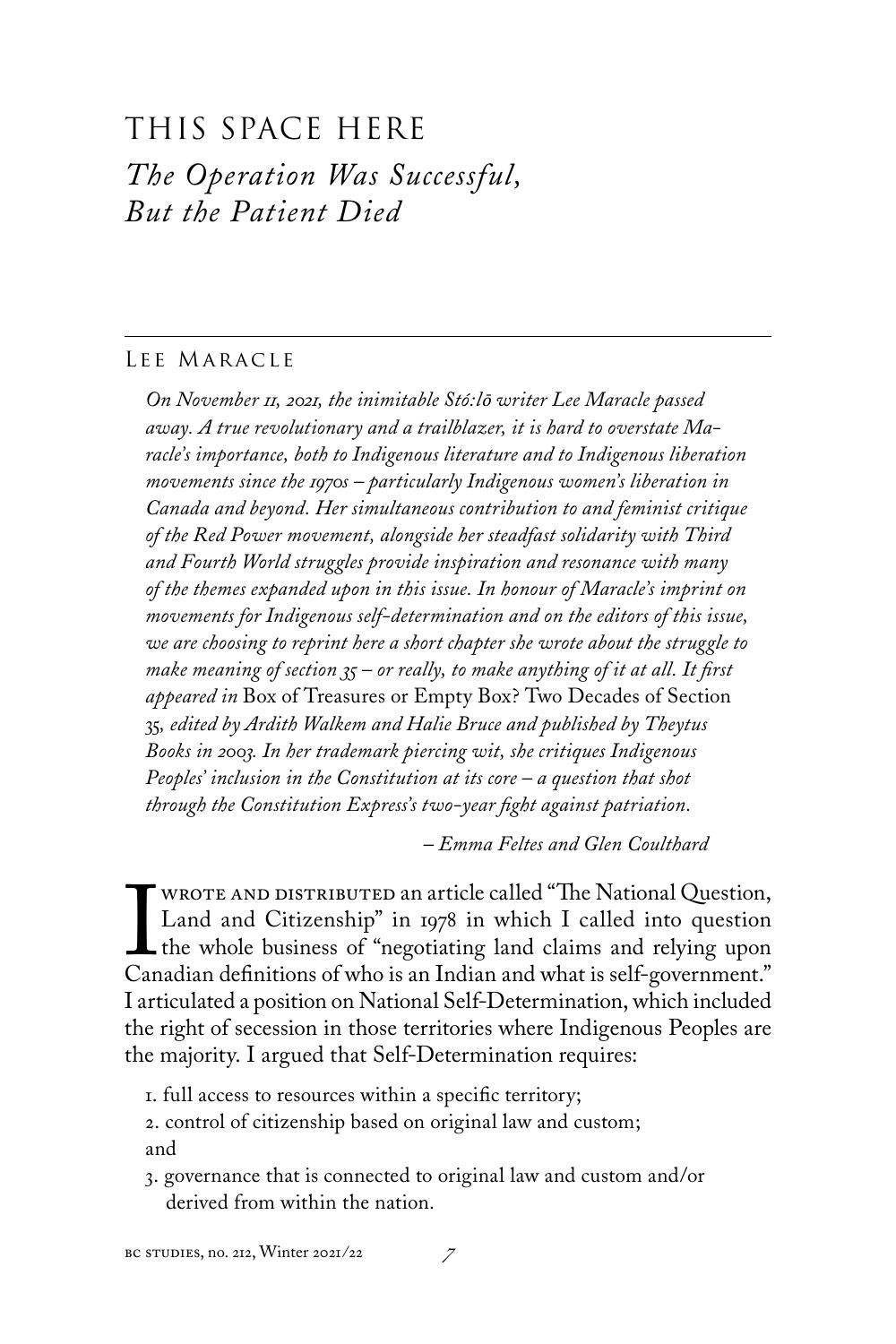I stated then, that in those areas where Indigenous people are a "minority population" (only in terms of the ratio of non-Indigenous to Indigenous Peoples and not in the sense of minorities with linguistic and limited cultural rights), these Indigenous Peoples would require "enough socially necessary land to become a viable, self-governing, trading partner of the former mother country known now as Canada is required. Further, shared jurisdiction over production, caretaking of the environment and the general well-being of the land is critical.

At the time, I distinguished between the cultural and self-governing rights of a minority and the full national rights of a colonized people. I concluded that we couldn't be nations without land, resources, control of citizenship and participation in the environmental, economic and political management of Canada generally. The paper shocked and terrified a number of people, including the political leadership of the day, and it was shortly after this that Indigenous people began the fight to be included in Canada's *Constitution*. In that operation, we were successful, but what has the impact been?

As long as Canada defines the boundaries and extent of nationhood and governance, we cannot be independent. As long as we are not independent trading partners, we cannot claim to be self-governing. Indigenous Nations differ based on various linguistic, cultural and territorial groupings. Wherever Indigenous Nations existed, they were self-defined and had unlimited access to wealth and political/national dominion over the entire territory of North America prior to British, French, and Spanish invasion. Jurisdiction over the land and resources was exercised by the Indigenous Nations who preceded the settler state, and legal systems developed which enabled Indigenous Nations to accrue and distribute wealth, engage in trade, enter into treaties and so forth. British, French, Spanish and now Canadian/American colonialism was the invasion and dismantling of original law, national systems, limiting of access to resources, foreign control of Indigenous land and curtailment of production, reception and distribution of wealth.

By including Aboriginal Rights and a limited self-government under the *Constitution*, s.35 has maintained this colonial history, and left Indigenous Nations unprotected. We already inherently have a right of Self-Determination, and the laws and governance structures to implement that right. Indigenous Nations already had territorial rights. None of these are new, none of these flow from s.35. Instead, in order to rely on s.35, Indigenous Peoples have to accept the Canadian *Constitution* as the "Supreme Law" through which our rights as Nations should be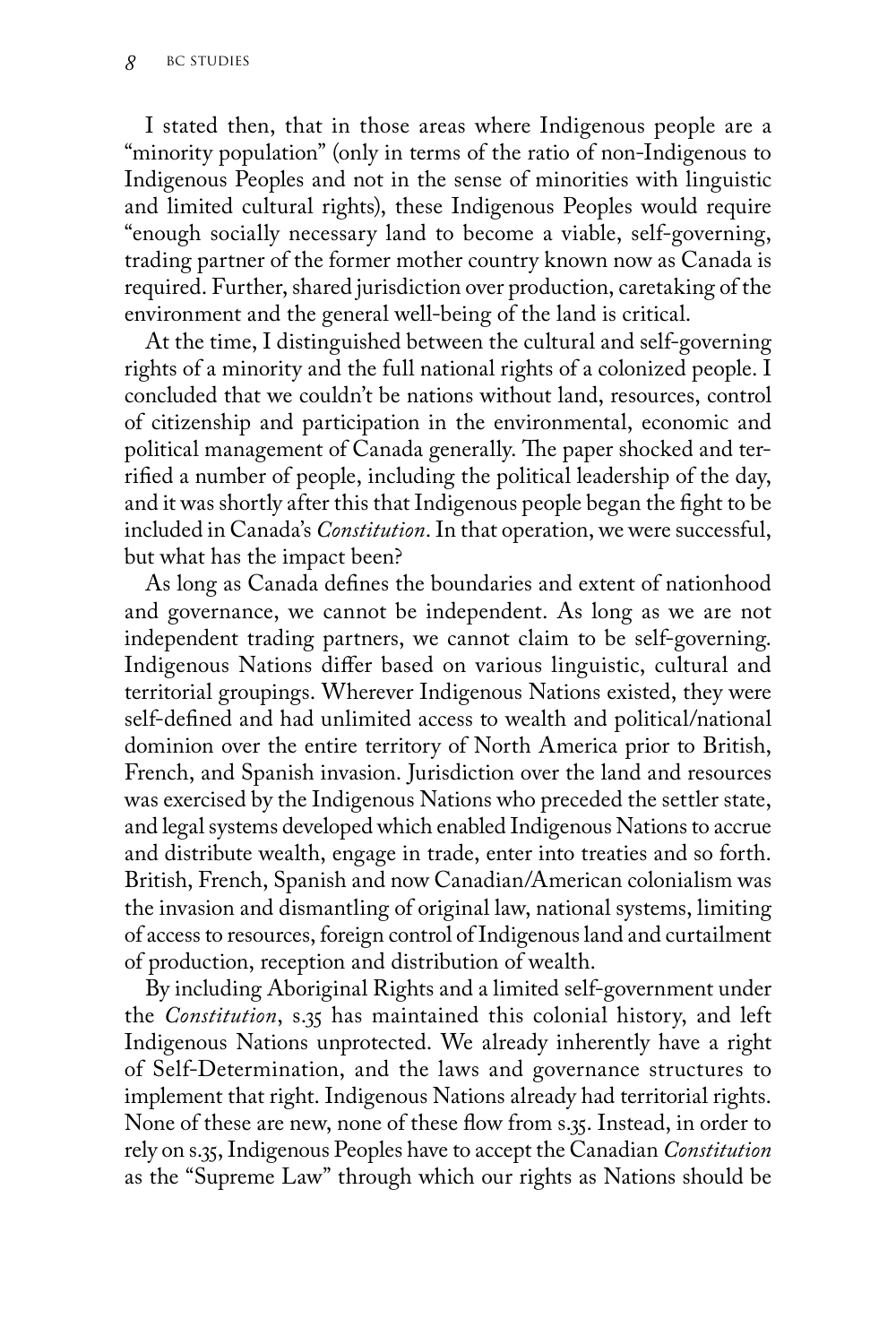decided. Constitutional inclusion has only served to maintain the colonial history and practice of dismantling Indigenous national governments by sanctioning colonial rule. By agreeing to "recognize and affirm" limited Aboriginal Rights under the Canadian *Constitution*, Canada took up the colonial standard where their British and French forebears had left off. Indigenous Nations must first agree "Britain won the war and stole the land fair and square and gave it to Canada" (Doug Collins, writing in the *North Van Citizen*) before any rights could be negotiated under the Canadian *Constitution*. Indigenous Nations then must acquiesce to the right and authority of Canada, its courts and the general Canadian population to sanctify limitations on s.35 Aboriginal Rights.

If s.35 was meant to reflect a true nation-to-nation relationship, instead of a continuance of colonial history, it would have read:

Canada recognizes the right of Self-Determination of Indigenous Nations. The government of Canada agrees to enter into nation-tonation relations with the National governments of the Indigenous people.

Canada would have reverted to origins – pre-colonial conditions – to declare:

Canada hereby abrogates the right of Canadians to intervene in the determination and limitation of Indigenous national authority, and agrees to establish Nation-to-Nation relationships and joint jurisdiction with Indigenous Nations.

Section 35 does not say anything close to that. A true nation-to-nation relationship would require that Indigenous Nations adopt the articles of the *Constitution* in order for them to apply; or, alternatively to adopt our own constitutions outside of Canada's, as we decided. A true nation-tonation relationship would not have resulted in entrenching Aboriginal Rights as a Canadian constitutional right. As Indigenous Nations, we cannot expect to come under the Canadian *Constitution* on the one hand, and then use it to be free of Canadian authority on the other.

The current Canadian *Constitution* assumes that the abrogation of Indigenous Law occurred by "right of discovery" (the "colonizer's magic foot"), conquest and continued domination. The colonizer's magic foot allowed Britain, France and Spain to obtain whole territories in nations all over the globe to which the kings and queens proclaimed unlimited access to the wealth of these nations for themselves. For half a millennium the colonizers have attacked Indigenous Nations by controlling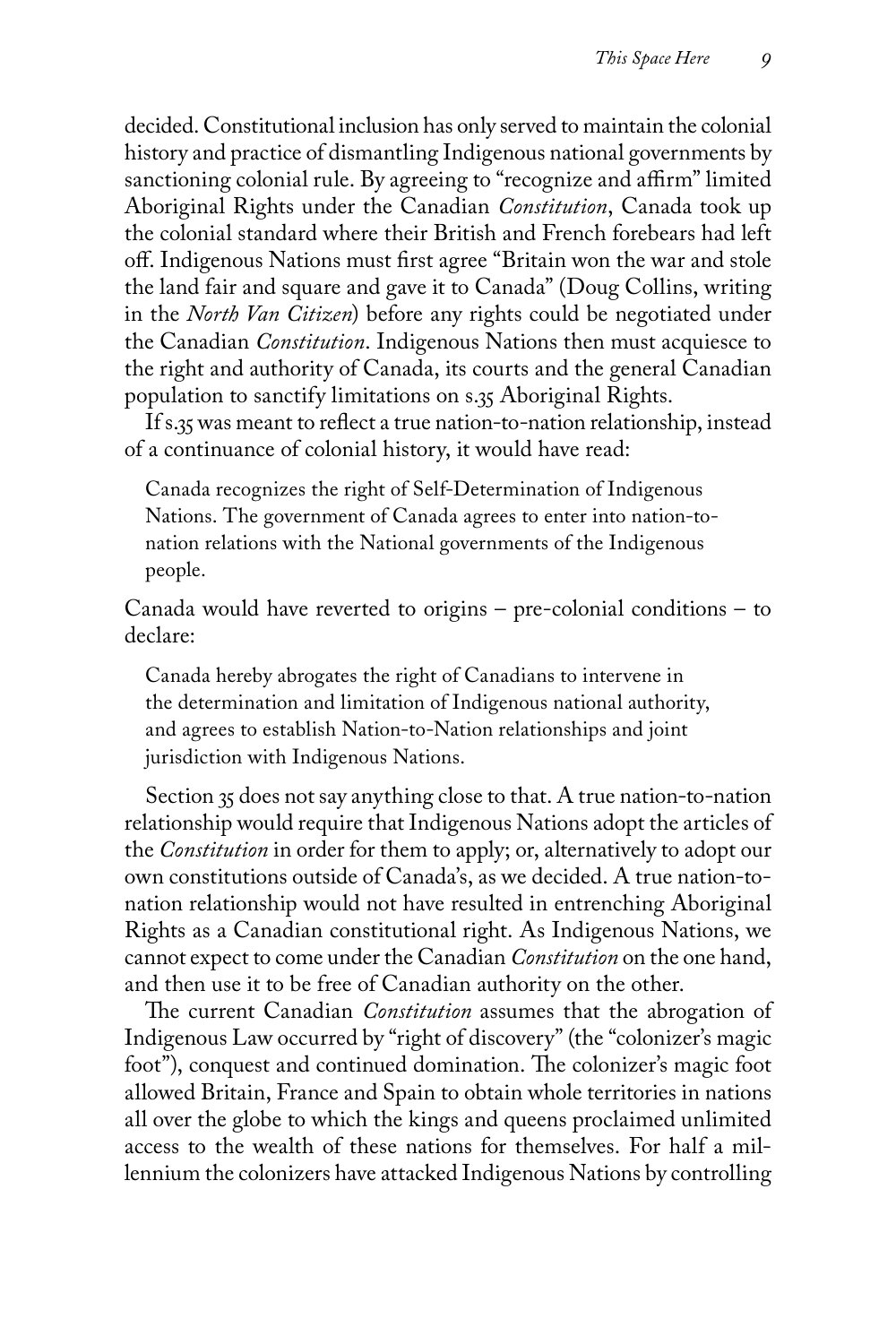and re-writing laws; re-shaping economic production and distribution of wealth; re-mapping territorial boundaries; dictating citizenship; and outlawing entire cultures, medicines and social practices.

Despite s.35, there has been no expressed intent by Canada, as beneficiary of this colonial legacy, to redress the impact on Indigenous Nations of the global imprint of the colonizer's magic foot. Nor has Canada abrogated the force and authority of the Colonial state, its laws, practices and culture. Instead, s.35 has cemented the colonial magic footprint in the Canadian *Constitution.*

There have been a number of Indigenous advocates of self-government who have argued that self-government is a constitutional right, and that Aboriginal hunting, fishing and gathering rights are economic rights, and that the Canadian *Constitution* protects our rights to resources, original land, sub-soil, riparian rights and so forth. But the fact remains, if we are to be included in the *Constitution* as anything other than Nations recognized by Canada, together with an intent by Canada to abrogate all precious colonial relations, provide restitution for the plunder of our territories, and a commitment to recognize joint jurisdiction based on nation-to-nation relationships with Indigenous Nations, then we are not self-governing nations, we are minorities with special limited rights.

A number of Indigenous Nations have taken their claims to court arguing admirably, culturally and clearly their authority and jurisdiction over land, claiming entitlement and territoriality. The courts have ruled quite clearly that Indigenous "jurisdiction" is limited, even in those landmark cases such as *Sparrow* where a partial victory was achieved and the Court said that Aboriginal Peoples must be satisfied that Canadian law is necessary to supersede Aboriginal Fishing Rights.

Aboriginal Rights in cases interpreting s.35 have amounted to nothing more than the reduction of nationhood to anthropological definitions of the nature of Indigenous Peoples in pre-colonial times. The definition of Aboriginal Rights that the courts have offered up has little to do with the reality of modern Indigenous Nations capable of exercising jurisdiction over our national territories, and sharing jurisdiction with Canada. The colonial relationship, colonial perceptions and definitions of Indigenity are held in place. Aboriginal Rights translate into "hunting and gathering rights" restricted by the social, political and economic concerns of Canada. We are not, nor were the majority of Indigenous societies, "hunter/gatherers." The majority of Indigenous Peoples in the pre-colonial times were village based and governed by national systems. Today, we are all village-based, nationally governed modern societies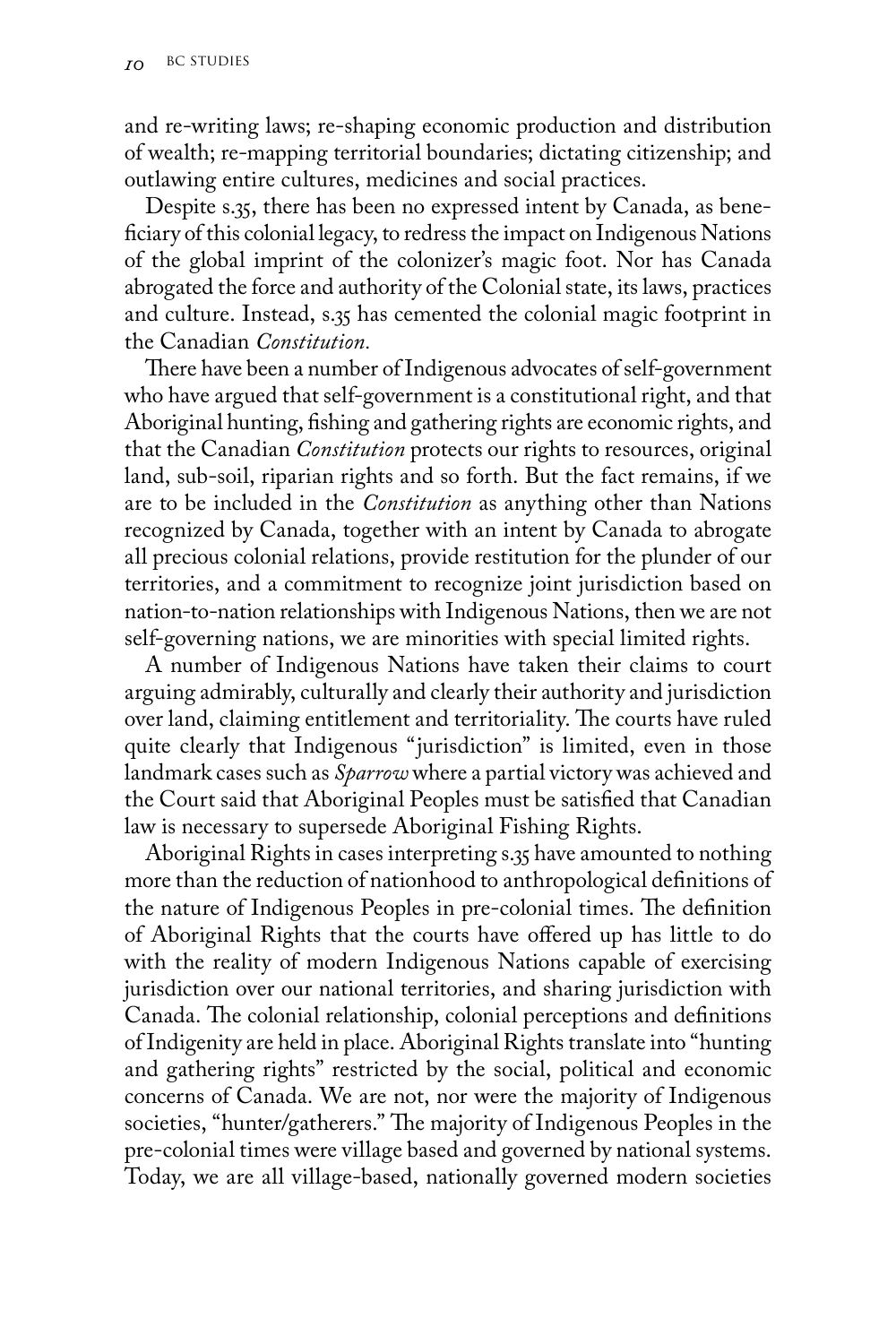who ought to be seeking full participation in the existing economic life of the modern world, rather than quibbling over the breadth and extent of a 19th century non-Indigenous anthropologically driven definition of Indigenity.

Acceptance of s.35, and our continued reliance on it, entrenches colonial authority much more than it accords Aboriginal Peoples rights. Existing laws are colonial, anti-Indigenous and, in the end, anti-self-government. To accept that our rights should be defined under s.35 is to accept colonial authority. Existing s.35 Aboriginal Rights are dependent on the "goodwill" of Canada and Canadian courts toward Indigenous people, and this goodwill has not been forthcoming.

Few, if any, of our political leaders have ever addressed "National jurisdiction" over our territories, and the Canadian courts have not either. By accepting the authority of the Canadian state to define the extent and breadth of independence and jurisdiction that Indigenous Nations are entitled to, we remain colonized. Since early colonial times we moved from "death by disease" to "death by social malaise," and this death is only furthered when elected Chiefs insist on relying on s.35 to define our present and futures.

Politics is the struggle of one law versus another law. The struggle over benefits, which is what "Aboriginal Rights" as advanced by Canada is about, is not about law; it is essentially economic. A "Land Claim" in this context becomes a real estate deal, not connected to Indigenous national authority. Aboriginal Rights, under s.35 currently, are purely economic rights and benefits handed to Indigenous Peoples by the good will and good grace of Canada in exchange for subjugation and acquiescence to colonial law.

If the problem is colonial law, the political solution is Original Indigenous Law. Otherwise, although the operation will be successful, the patient will die. Nationhood is the only cure for the disease of colonialism that I am aware of. Any band-aid applied to this disease will result in the greater death – the death of the hopes of Self-Determination. In our Original nation-states, Indigenous Peoples, particularly women, had place, power and privilege. Today, Indigenous Peoples have a colonized place lacking in power and full of under-privilege.

We lack the authority to insist on environmental responsibility in our national territories. We lack the authority to determine the nature of health and wellbeing and the authority to plan its achievement. We lack the authority to prohibit certain types of dangerous economic practices such as uranium mining and we lack the authority to resolve the existing